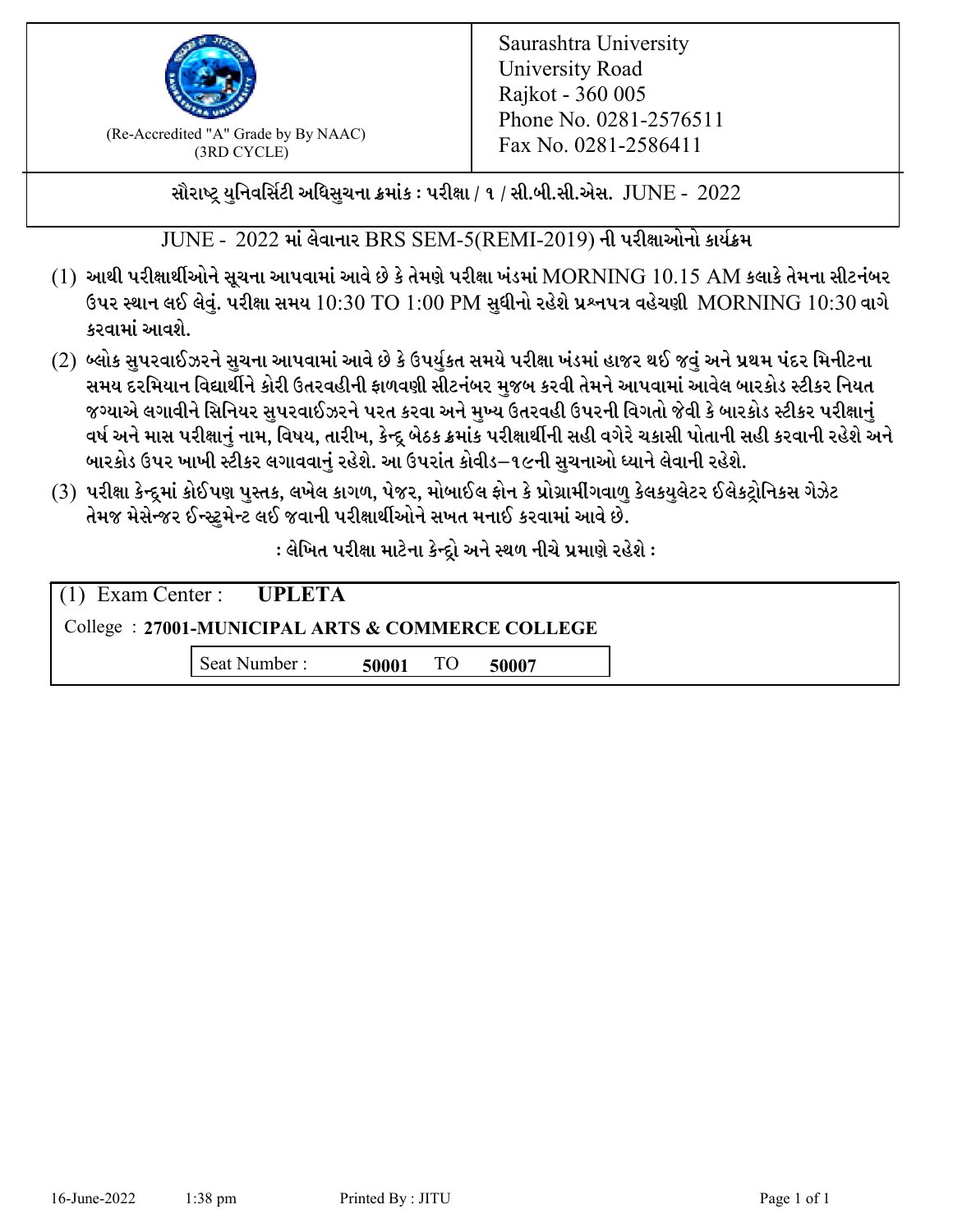## BRS SEM-5(REMI-2019) June-2022 **SAURASHTRA UNIVERSITY**

University Time Table

| Academic Year :<br>Date & Day | 2021-2022<br>Subject Name                                                                            | Paper Code<br>(Faculty-Course Code) |
|-------------------------------|------------------------------------------------------------------------------------------------------|-------------------------------------|
| 16/06/2022<br>Thursday        | FND-507 : 0092015002 - HINDI<br>LITERATURE & LANGUAGE CORRECTION<br>(Time: 10:30:00AM To 01:00:00PM) | 19070101050200                      |
| 17/06/2022<br>Friday          | CORE-513 : 0092015005 - ANIMAL<br>HUSBANDRY-C13<br>(Time: 10:30:00AM To 12:30:00PM)                  | 19070101050500                      |
|                               | CORE-513 : 0092015006 - HORTI &<br>FORESTY-C13<br>(Time: 10:30:00AM To 12:30:00PM)                   | 19070101050600                      |
| 18/06/2022<br>Saturday        | CORE-514 : 0092015014 - HORTI &<br>FORESTY-C14<br>(Time: 10:30:00AM To 12:30:00PM)                   | 19070301051400                      |
|                               | CORE-514 : 0092015019 -<br>GUJARATI-C14<br>(Time : 10:30:00AM To 01:00:00PM)                         | 19070301051900                      |
| 20/06/2022<br>Monday          | CORE-515 : 0092015022 - HORTI &<br>FORESTY-C15<br>(Time: 10:30:00AM To 12:30:00PM)                   | 19070301052200                      |
|                               | CORE-515 : 0092015027 -<br>GUJARATI-C15<br>(Time: 10:30:00AM To 01:00:00PM)                          | 19070301052700                      |
| 21/06/2022<br>Tuesday         | CORE-516 : 0092015029 - ANIMAL<br>HUSBANDRY-C16<br>(Time: 10:30:00AM To 01:00:00PM)                  | 19070301052900                      |
|                               | CORE-516 : 0092015030 - HORTI &<br>FORESTY-C16<br>(Time: 10:30:00AM To 12:30:00PM)                   | 19070301053000                      |
| 22/06/2022<br>Wednesday       | CORE-517 : 0092015037 - ANIMAL<br>HUSBANDRY-C17<br>(Time: 10:30:00AM To 01:00:00PM)                  | 19070301053700                      |
|                               | CORE-517 : 0092015038 - HORTI &<br>FORESTY-C17<br>(Time: 10:30:00AM To 12:30:00PM)                   | 19070301053800                      |
|                               | CORE-517 : 0092015043 -<br>GUJARATI-C17<br>(Time: 10:30:00AM To 01:00:00PM)                          | 19070601054300                      |

**PG. No. :1**